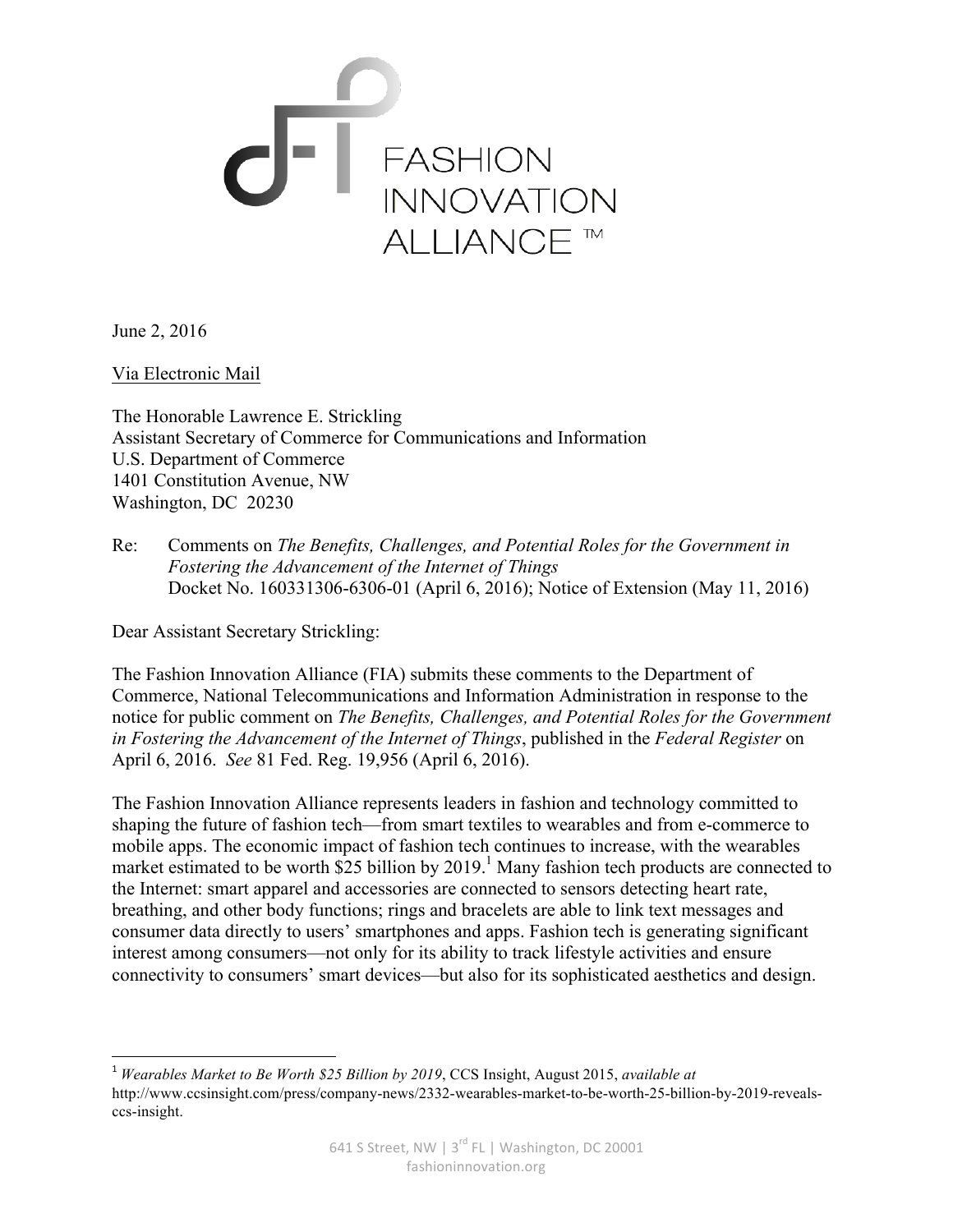## **DISCUSSION**

The Fashion Innovation Alliance appreciates the opportunity to comment on recommendations to best foster innovation and economic growth for the Internet of Things (IoT). The Department noted in its *Federal Register* request that "IoT has the potential to catalyze new user applications and give rise to new industries.<sup>"2</sup> Fashion tech, for example, represents one of the new industries arising from the Internet of Things. Many of the leaders in fashion tech are developing innovative ways to measure and better understand the body's capabilities and limitations; allow consumers to have more human interaction with friends and family; and overall lead more meaningful and productive lives. Also, the growth of smart manufacturing and wearable technology in the United States will help to create more jobs and professional opportunities in new areas, such as machine tech and innovative ways to integrate technology into textiles.

## **Policies to Advance IoT Without Limiting Innovation**

Any government regulations and policies related to the Internet of Things will have an impact on fashion tech, especially connected clothing, smart accessories and fitness tracking devices. Many fashion tech entrepreneurs and organizations have designed and launched smart apparel and accessories to not only help push humanity forward, but also to help make consumers' lives more efficient, enjoyable, and overall more productive. FIA values the privacy of the consumers using fashion tech products and services, and we recommend that any new policies governing IoT create an environment that supports and advances the ever-growing fashion tech industry without limiting innovation.

### **Innovation Center for IoT**

<u> 1989 - Johann Stein, markin film yn y breninn y breninn y breninn y breninn y breninn y breninn y breninn y b</u>

The Alliance recommends that the federal government create an innovation center with business tools and initiatives to support the growing startups and entrepreneurs designing fashion tech products and services, similar to the U.S. Patent and Trademark Office's (USPTO) programs and initiatives. Such programs include: the USPTO's Inventors Assistance Center; the Intellectual Property Awareness and Assessment Tool, developed jointly by the USPTO and the National Institute of Standards and Technology (NIST); and the USPTO's Patent Pro Bono Program available across the United States. While intellectual property protection is vital to the success of any fashion tech company, building a culture with sound privacy and cybersecurity policies is also important to the success and long-term growth of both emerging and established fashion tech businesses. For these reasons, the FIA recommends that IP protection, privacy, and cybersecurity be the largest focus of the IoT innovation center.

The Commerce Department is best suited to develop an innovation center for the Internet of Things, given the Department's offices are already responsible for IP protection, privacy, and security. Many of the companies in fashion tech are startup organizations, and collectively have the vision and power to create significant benefits and opportunities for the national economy. An innovation center with the appropriate tools and resources would provide tremendous social

<sup>&</sup>lt;sup>2</sup> See The Benefits, Challenges, and Potential Roles for the Government in Fostering the Advancement of the Internet of Things, 81 Fed. Reg. 19956, 19957 (Apr. 6, 2016).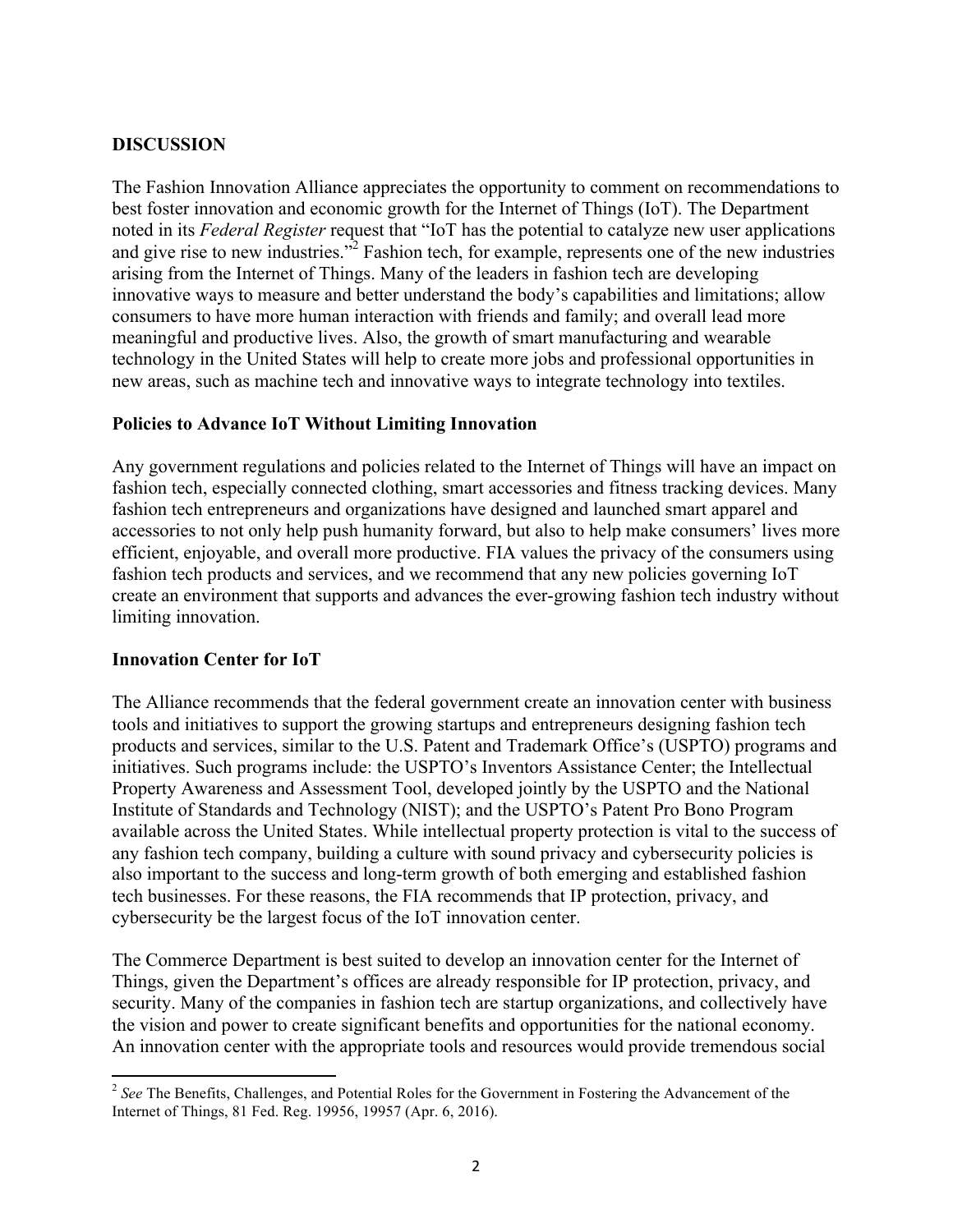and economic value for not only the companies and their talent, but also the broader communities that the companies serve.

## **Interdisciplinary Learning and Development Program for Fashion Tech**

The Alliance also recommends an interdisciplinary public-private partnership program for learning and development to support the advancement of the Internet of Things for fashion tech, similar to the Defense Department's public-private partnership for the Revolutionary Fibers and Textiles Manufacturing Innovation Institute.<sup>3</sup> The learning and development program would take an interdisciplinary approach to include science, technology, engineering, art + design, and math (STEAM). The program would build upon the current federal initiatives to promote science and technology education and also include training opportunities for students and graduates interested in designing and developing Internet-connected products and services. Critically, such a program would emphasize the interdependence of STEAM skills and knowledge areas in fostering innovation.

As fashion tech and the related fields of study continue to merge and expand, there will be an increased need for students and young professionals to be skilled in such areas as computing, art, and design. A learning and development program for fashion tech will help to meet the workforce needs, while also allowing students to have interdisciplinary experience in the various fields related to fashion tech.

# **Response to Questions**

<u> 1989 - Johann Stein, markin film yn y breninn y breninn y breninn y breninn y breninn y breninn y breninn y b</u>

As requested by the Department of Commerce, we have included the number corresponding to the Department's questions and our responses below.

*Question 1*c. What are the most significant new opportunities and/or benefits created by IoT, be they technological, policy, or economic?

*Response.* The Internet of Things, especially for the area of fashion tech, has presented enormous benefits and opportunities, both for consumers and for the human talent working in this growing field. Wearable tech has become more sophisticated in its data tracking capabilities. As the technology gets smaller, fashion and style are integrated in increasingly important ways. The benefits of monitoring and sharing data from wearable tech across multiple applications and devices leads to improved wellness, better management of users' daily schedules, and increased performance.

For example, there are now a number of smart jewelry products that are linked to consumers' smartphones, allowing users to spend more time focused on the faces of their friends and family

<sup>&</sup>lt;sup>3</sup> DOD press release on the Award of New Revolutionary Fibers and Textiles Manufacturing Innovation Hub Lead, *available at* http://www.defense.gov/News/News-Releases/News-Release-View/Article/710462/dod-announcesaward-of-new-revolutionary-fibers-and-textiles-manufacturing-inno.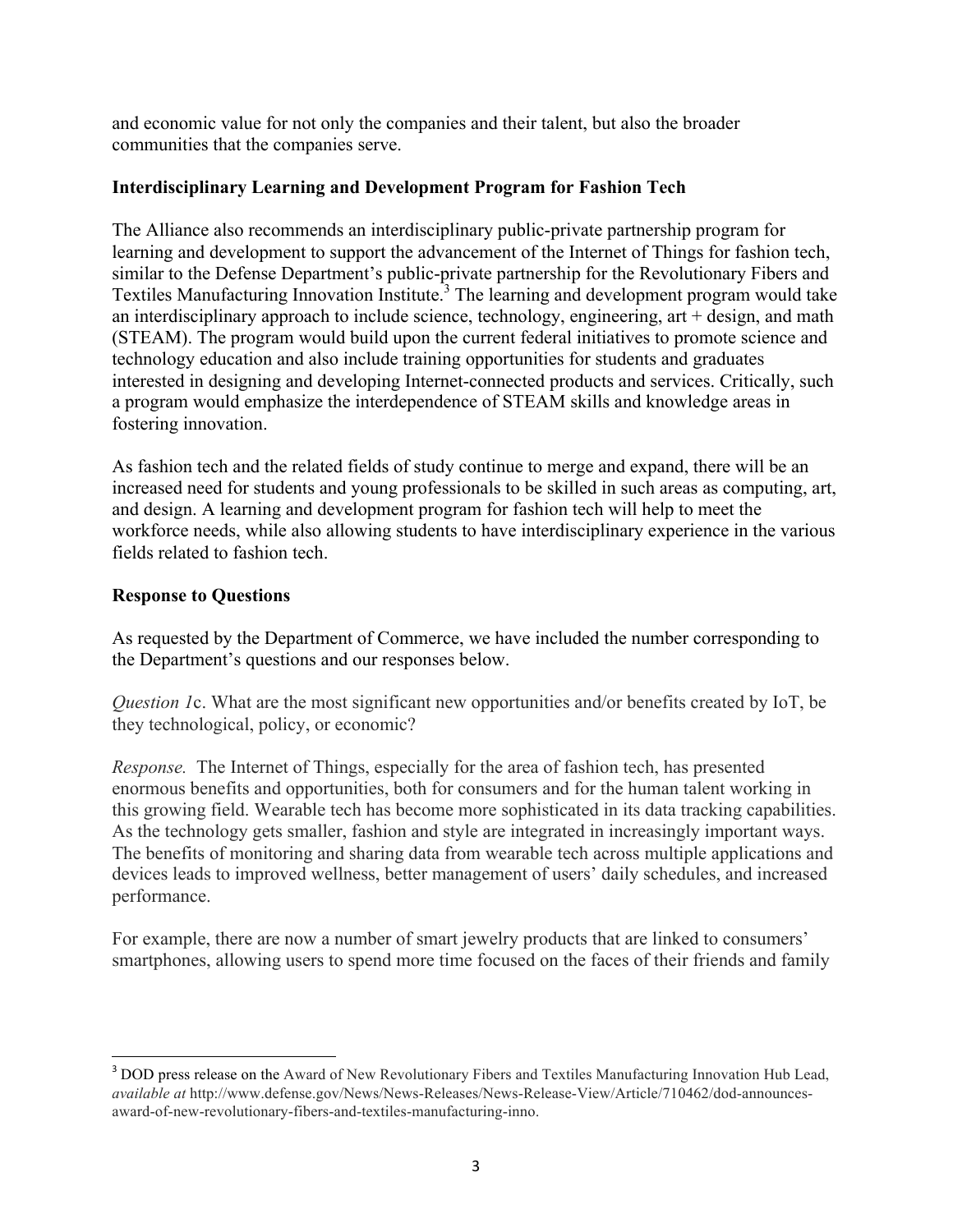instead of staring at their phones. There have been numerous studies<sup>4</sup> noting that the presence of mobile devices in social settings hinders human relationships. Accessories linked to users' smartphones could have the opposite effect by allowing users to control data and notifications in less intrusive ways.

The economic benefits resulting from the IoT continue to increase as well, with the wearables market estimated to be worth  $\frac{25}{25}$  billion by 2019.<sup>5</sup> According to the International Data Corporation's *Worldwide Wearables Forecast, 2016-2020*, "the wearables market is heading for continued double-digit growth each year."<sup>6</sup>

This expansion of IoT will also lead to more partnerships for fashion brands looking to integrate technology into their apparel and accessories, resulting in more professional opportunities for the fashion designers, technologists, and retailers, as well as students interested in the fashion tech field.

*Question 6.* What technological issues may hinder the development of IoT, if any?

*Response.* Governments will need to make available greater amounts of unlicensed spectrum for Wi-Fi as the number of IoT products continues to increase, especially for fashion tech. Unlicensed spectrum powers the data services that many fashion tech companies have secured for smart apparel, accessories, and even personalized style and shopping apps. Wi-Fi has become the dominant way that many consumers connect to their smart devices, resulting in Wi-Fi networks becoming increasingly congested. Thus, ensuring more unlicensed spectrum is critical to providing better coverage and more access to new fashion tech products and services.

*Question 15.* What are the main policy issues that affect or are affected by IoT? How should the government address or respond to these issues?

*Response.* Intellectual property (IP) protection, privacy, cybersecurity, and access to capital will all play key roles in the development of IoT policy. Many of the policy issues affecting companies offering IoT products and services—such as reforms to the current patent system, encryption, privacy, and the cybersecurity implications of connected technology—affect the broader innovation economy and not just the Internet of Things. Thus, the Alliance recommends that when considering changes to current laws and regulations affecting the Internet of Things, policymakers refrain from addressing these issues solely within the context of IoT, but also take into account the digital economy as a whole.

<u> 1989 - Johann Stein, markin film yn y breninn y breninn y breninn y breninn y breninn y breninn y breninn y b</u>

<sup>4</sup> *The Effect of Technology on Face to Face Communication*, The Elon Journal of Undergraduate Research in Communications, Vol. 6, No. 1, Spring 2015.

<sup>5</sup> *Wearables Market to Be Worth \$25 Billion by 2019*, CCS Insight, August 2015, *available at* http://www.ccsinsight.com/press/company-news/2332-wearables-market-to-be-worth-25-billion-by-2019-revealsccs-insight.

<sup>6</sup> *Worldwide Wearables Forecast, 2016-2020*, International Data Corporation, April 2016, *available at* http://www.idc.com/getdoc.jsp?containerId=US40692016.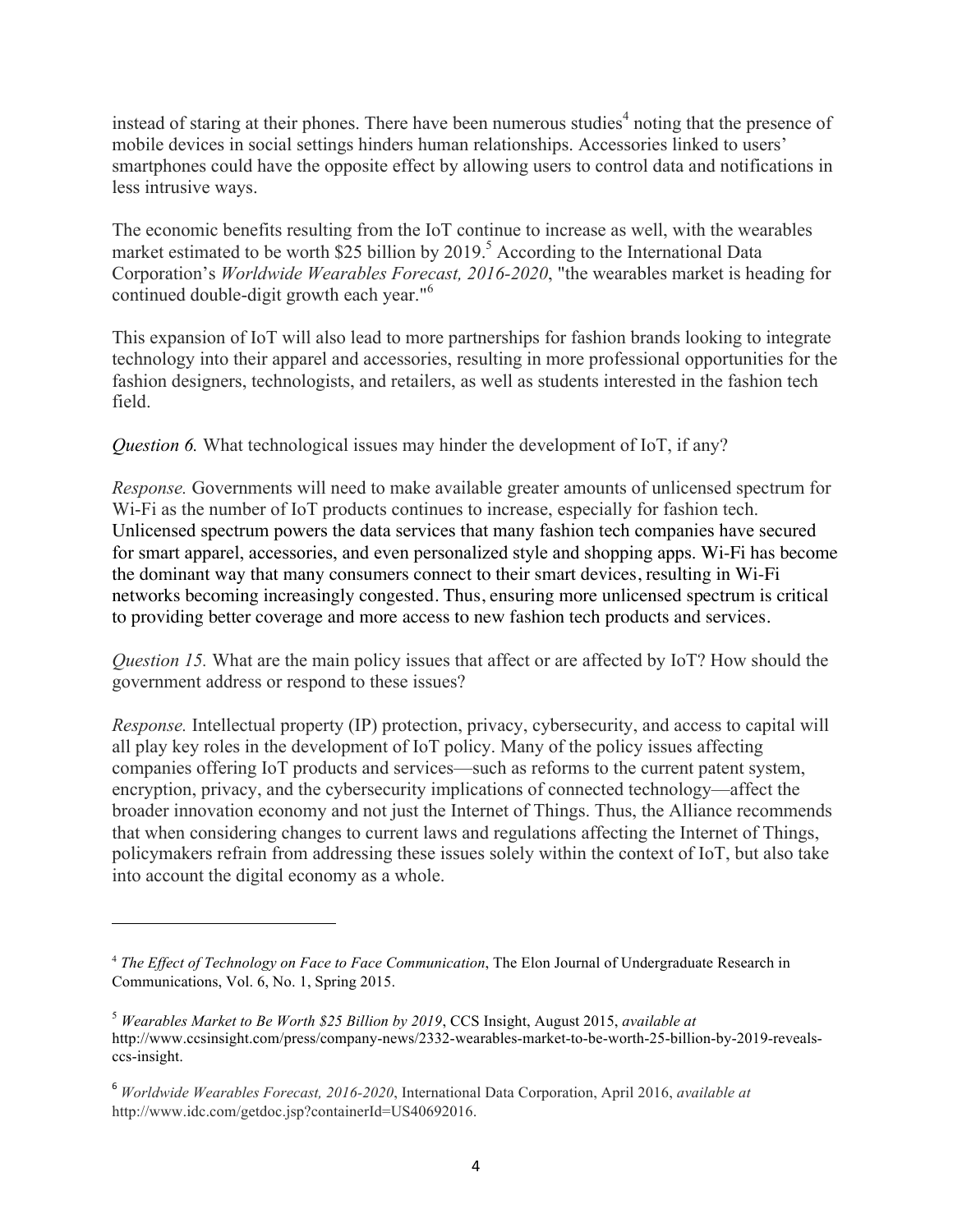There are multiple agencies charged with implementing policies and enforcement efforts for IP protection, privacy, funding, and cybersecurity, including the Departments of Commerce, Homeland Security, and Justice, as well as the Federal Trade Commission (FTC), the Federal Communications Commission (FCC), the U.S. Small Business Administration (SBA), and the U.S. Securities and Exchange Commission (SEC). All play different key roles in educational and enforcement efforts associated with the IoT as well as resources for capital and research funding necessary to fuel IoT growth. While the Commerce Department, FTC, Justice, and HHS may be better suited to handle the privacy-related issues, DHS and the Justice Department have worked extensively on cybersecurity guidance and the implementation of the Cybersecurity Information Sharing Act. The SBA's Office of Investment and Innovation provides access to capital and federal research dollars for tech entrepreneurs. The SEC—charged with protecting investors and implementing small business policies around crowdfunding—will also play an important role given the number of startups seeking capital for innovative IoT products.

*Question 26.* What role should the Department of Commerce play within the federal government in helping to address the challenges and opportunities of IoT?

*Response.* There should be one agency responsible for overseeing the inter-agency coordination of the IoT. The Commerce Department would be best suited for that role, given the offices under the Department, including the Economics and Statistics Administration, the International Trade Administration, the National Institute of Standards and Technology, the National Telecommunications and Information Administration, and the U.S. Patent and Trademark Office. In addition to the offices within the Commerce Department, the following agencies should be consulted during any federal inter-agency coordination regarding the regulation of the IoT: Department of Justice, Department of Homeland Security, Department of Health and Human Services, the Federal Communications Commission, and the Federal Trade Commission. We also recommend that any inter-agency coordination efforts include the U.S. Small Business Administration and the U.S. Securities and Exchange Commission, given the importance of funding and access to capital for startups developing IoT devices, and both entities' roles related to small business policy.

*Question 27.* How should government and the private sector collaborate to ensure that infrastructure, policy, technology, and investment are working together to best fuel IoT growth and development?

*Response.* The Alliance recommends that the federal government consider a two-pronged approach to collaboration with the private sector.

First, a series of roundtable discussions in various geographic regions focused on specific topics related to the Internet of Things, including: intellectual property, privacy, and security. The roundtable discussions should include experts from academia, government, and industry.

Second, there should be a forum for undergraduate and graduate-level students pursuing studies integral to the Internet of Things, including STEAM, privacy, and cybersecurity. For fashion tech, this may include students designing and innovating the latest technologies integrated into apparel, footwear, and accessories. Students represent the future of startups and entrepreneurs